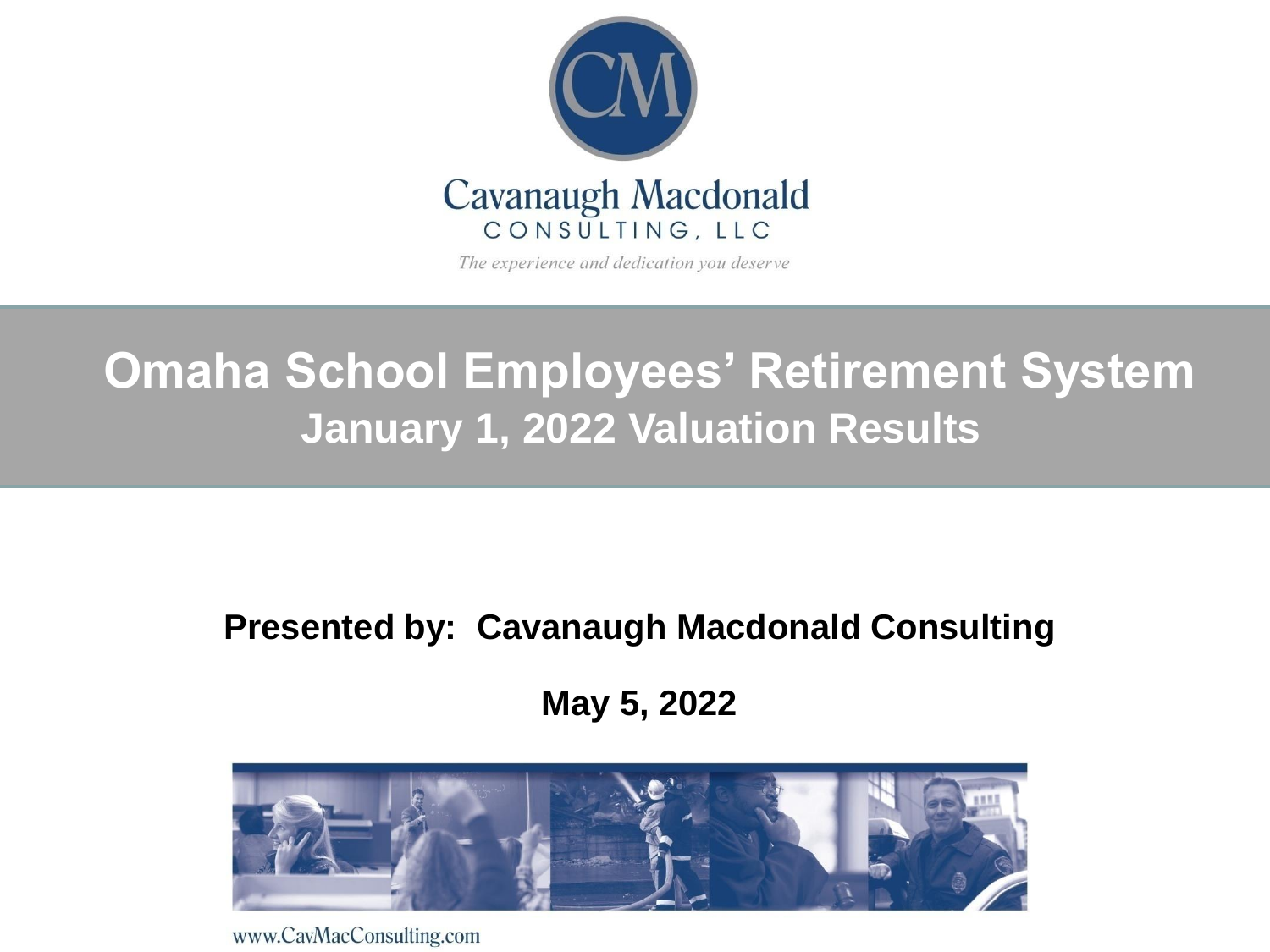

- ➢ Measure assets and liabilities at single date
- ➢ Evaluate funding progress and the sufficiency of statutory fixed contribution rates. Determine any additional District funding requirements.
- ➢ Analyze experience (actual vs. expected) in last year
- ➢ Assess and disclose risks associated with funding the System
- ➢ Report on trends in assets, liabilities and contributions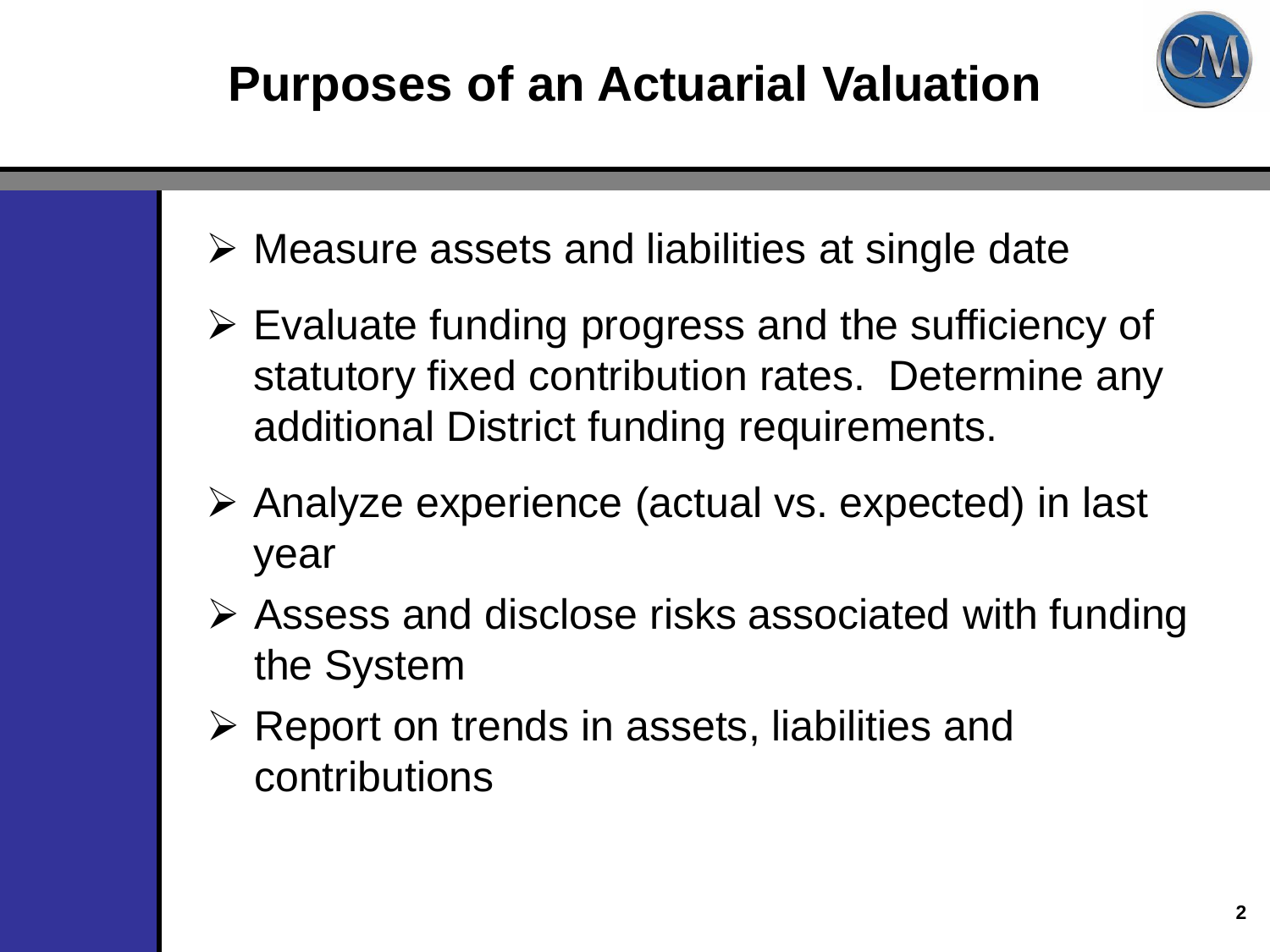# **Factors Impacting 1/1/2022 Valuation**



- ➢ Implementation of assumption changes from the experience study
- ➢ Investment return for 2021 of about 18%
	- Due to asset smoothing, rate of return on actuarial assets was about 9%
	- Last year's deferred investment loss has been recognized and there is now a deferred gain
- ➢ Unfavorable liability experience
	- Loss of \$15 million primarily due to larger compensation increases than assumed
- $\triangleright$  Net result was an increase in the funded ratio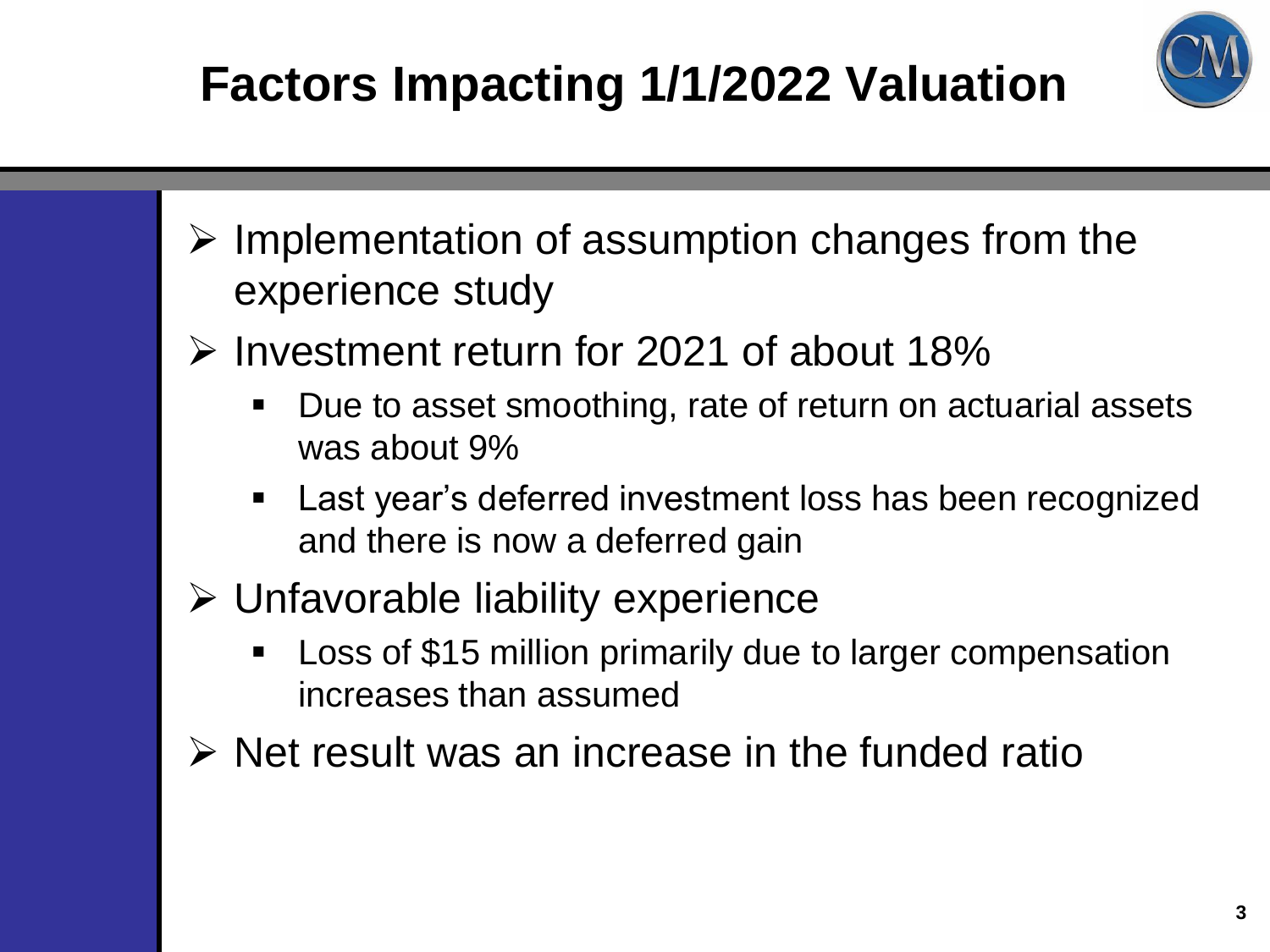## **Experience Study Changes**



### ➢ Economic assumptions are being phased-in over four years

|                                  | <b>Prior</b> | 2022<br><b>Valuation</b> | 2023<br><b>Valuation</b> | 2024<br><b>Valuation</b> | 2025<br><b>Valuation</b> |
|----------------------------------|--------------|--------------------------|--------------------------|--------------------------|--------------------------|
| <b>Price inflation</b>           | 2.75%        | 2.70%                    | 2.60%                    | 2.55%                    | 2.35%                    |
| Real rate of return              | 4.75%        | 4.70%                    | 4.70%                    | 4.65%                    | 4.65%                    |
| Investment return                | 7.50%        | 7.40%                    | 7.30%                    | 7.20%                    | 7.00%                    |
| <b>General wage</b><br>inflation | 3.25%        | 3.20%                    | 3.10%                    | 3.05%                    | 2.85%                    |
| Covered payroll<br>growth        | 3.25%        | 3.20%                    | 3.10%                    | 3.05%                    | 2.85%                    |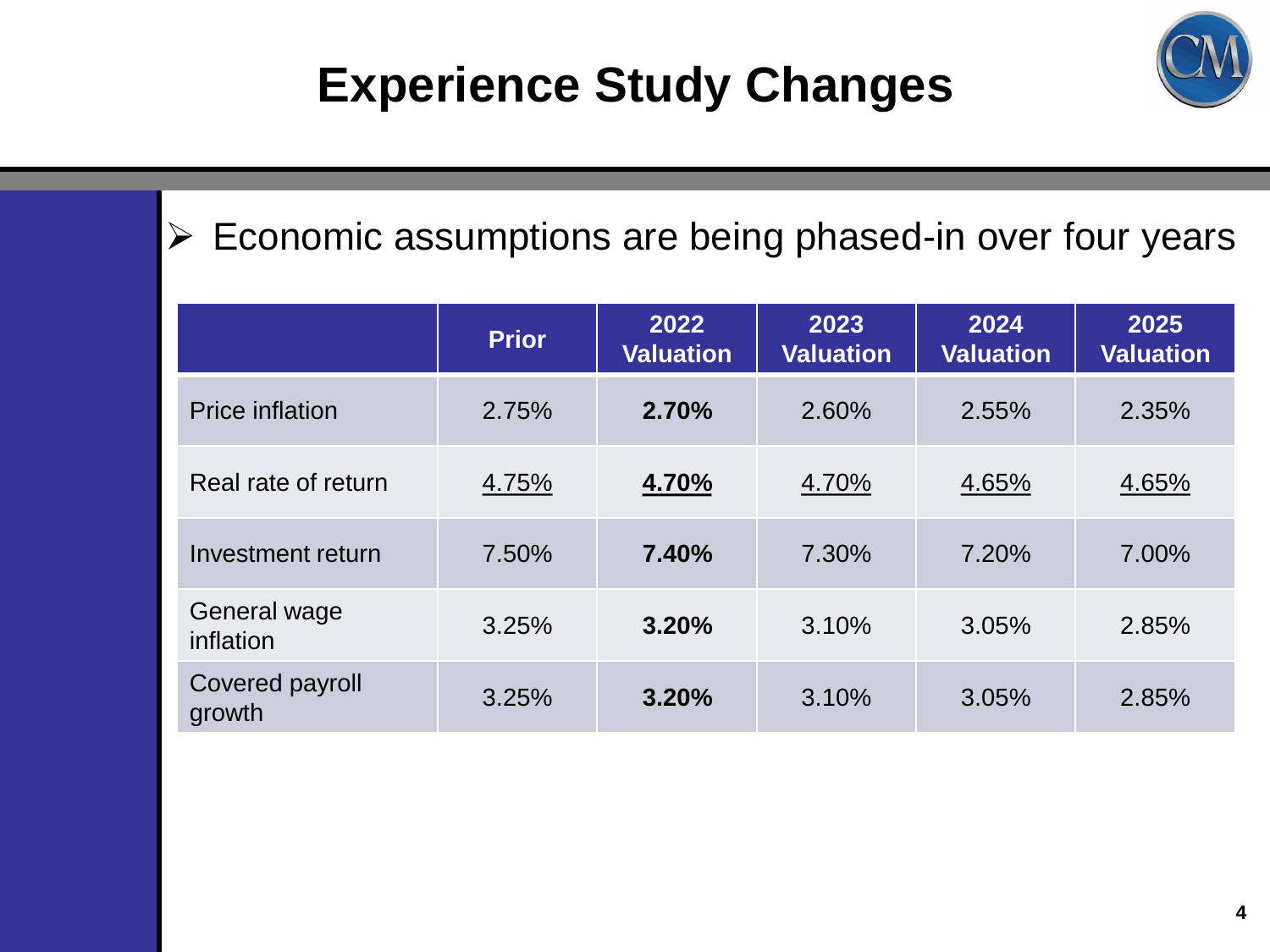# **Experience Study Changes**



### $\triangleright$  Other assumption changes

- Mortality assumption changed to Pub-2010 General Employees (Median), projected with generational mortality improvements using NPERS projection scale
- Retirement and termination rates were adjusted
- Probability of vested members electing a refund upon termination was adjusted
- **E** Individual salary increase assumption adjusted
- Marriage assumption was reduced from 100% to 85%
- Explicit assumption for administrative expenses was set as 0.24% of payroll
- Amortization period was reduced from 30 to 25 years on future bases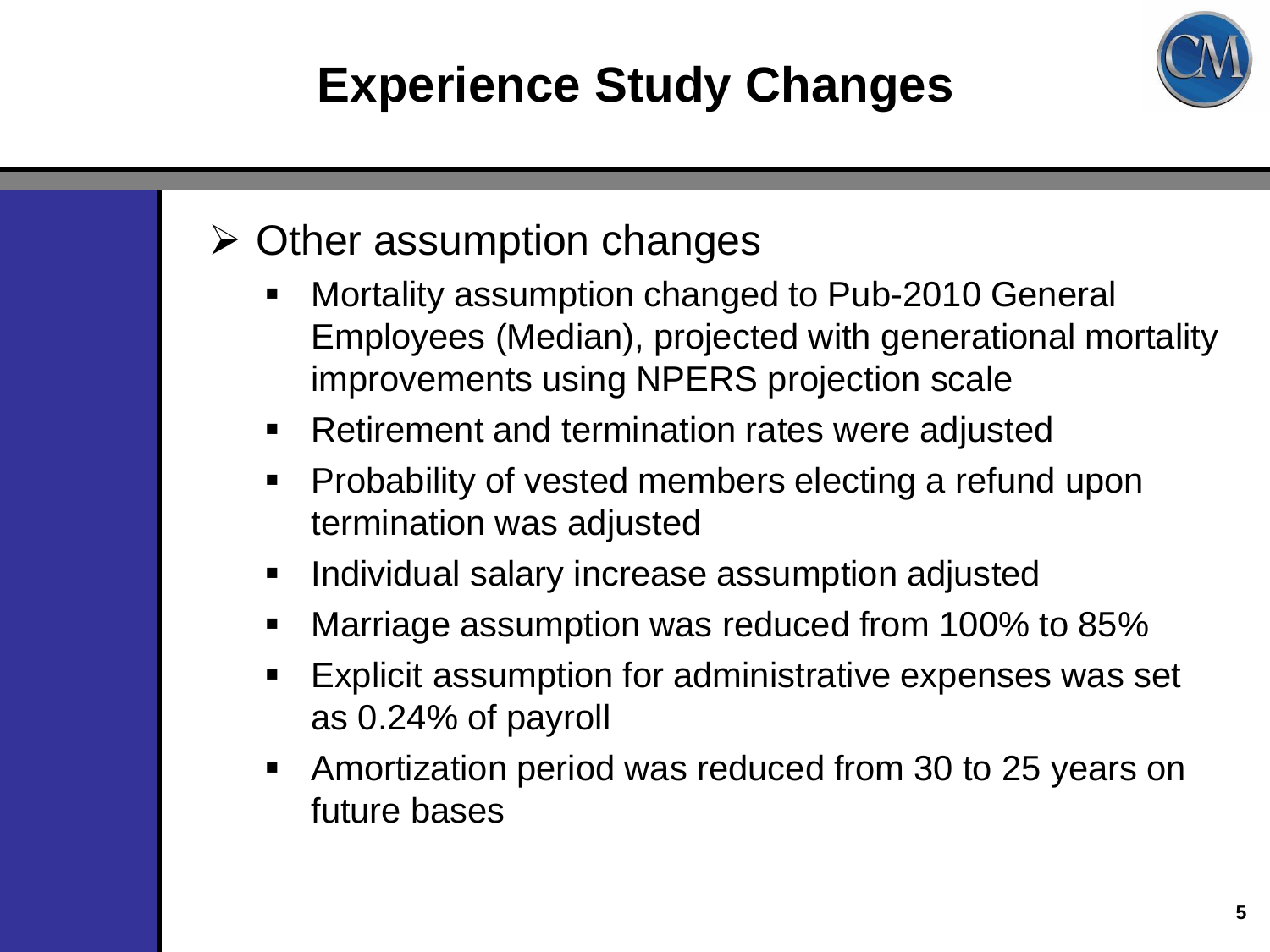

## **Impact of Assumption Changes**

|                                                | <b>January 1, 2022</b> |                    |                       |
|------------------------------------------------|------------------------|--------------------|-----------------------|
|                                                | <b>Old</b>             | <b>New</b>         |                       |
| (\$ millions)                                  | <b>Assumptions</b>     | <b>Assumptions</b> | <b>Difference</b>     |
|                                                |                        |                    |                       |
| <b>Actuarial Accrued Liability (AAL)</b>       | \$2,475.9              | \$2,476.1          | \$<br>0.1             |
| <b>Actuarial Value of Assets (AVA)</b>         | 1,562.8                | 1,562.8            | 0.0                   |
| Unfunded AAL (UAAL)                            | \$913.2                | \$913.3            | $\mathfrak{L}$<br>0.1 |
|                                                |                        |                    |                       |
| <b>Funded Ratio</b>                            | 63.12%                 | 63.12%             | 0.00%                 |
|                                                |                        |                    |                       |
| <b>Total Required Contribution Rate</b>        | 27.11%                 | 27.19%             | 0.08%                 |
|                                                |                        |                    |                       |
| <b>Contribution Shortfall</b>                  | 5.45%                  | 5.53%              | 0.08%                 |
| <b>Additional District Contribution Amount</b> | 21.5                   | 21.8<br>S.         | 0.3                   |

**Numbers may not add due to rounding.**

Note that if the set of economic assumptions was fully recognized in the current valuation, it would increase the UAAL by an additional \$98.8 million and the total actuarial contribution rate by 2.27% of pay. The resulting additional required District contribution would increase to \$30.6 million.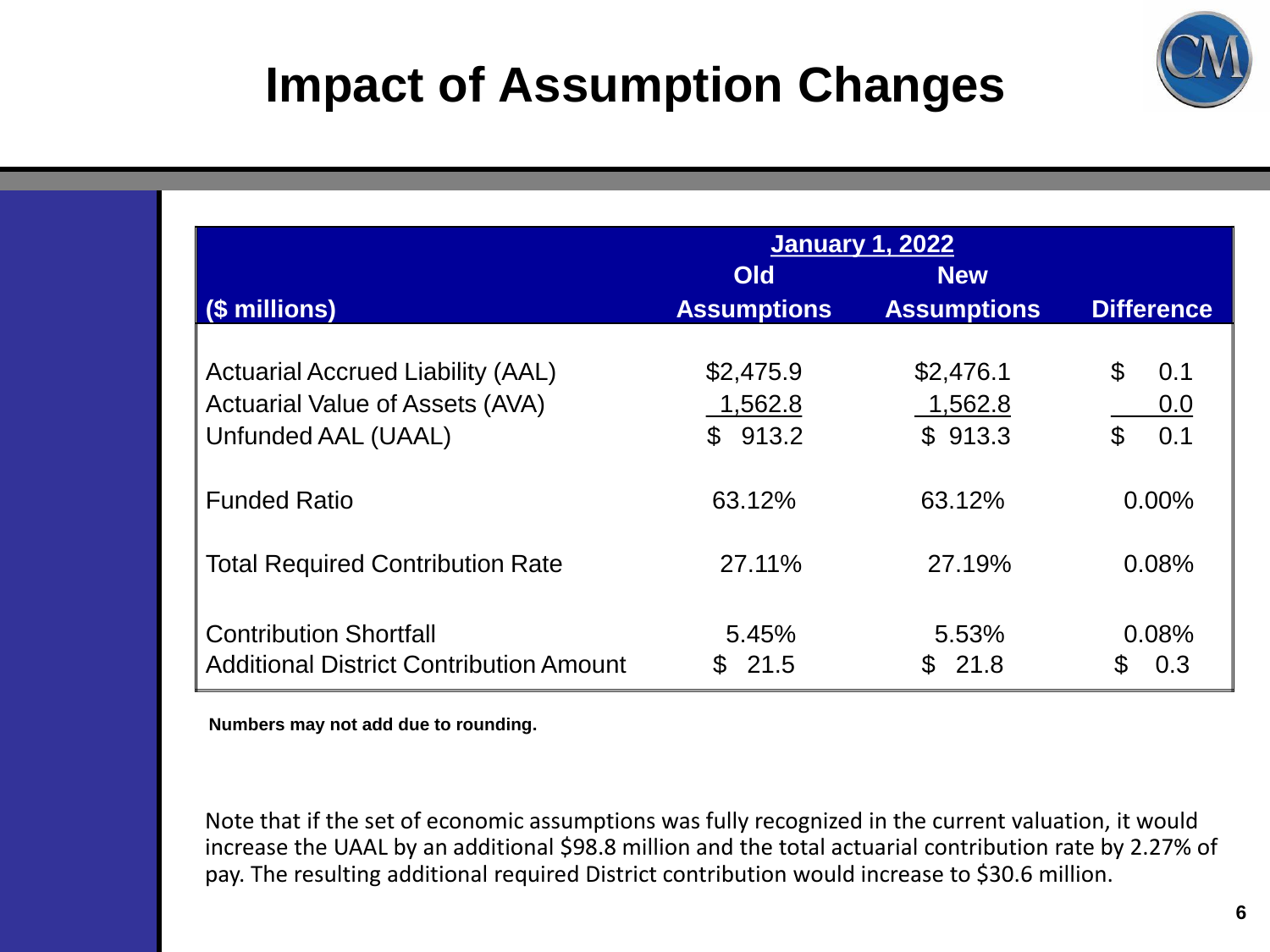# **OSERS Funding**



- ➢ Members contribute 9.78% of pay
- $\triangleright$  State of Nebraska contributes 2.00% of pay
- $\triangleright$  Nebraska statutes provide that the School District shall contribute the greater of:
	- 101% of the contributions made by members or
	- **EXTE** Amount necessary to maintain the solvency of the System, as determined annually by the Board upon recommendation of the Actuary and Trustees
		- Actuarial contribution rate (normal cost + administrative expenses + UAAL payment) is used to determine the contribution necessary to maintain the solvency of the system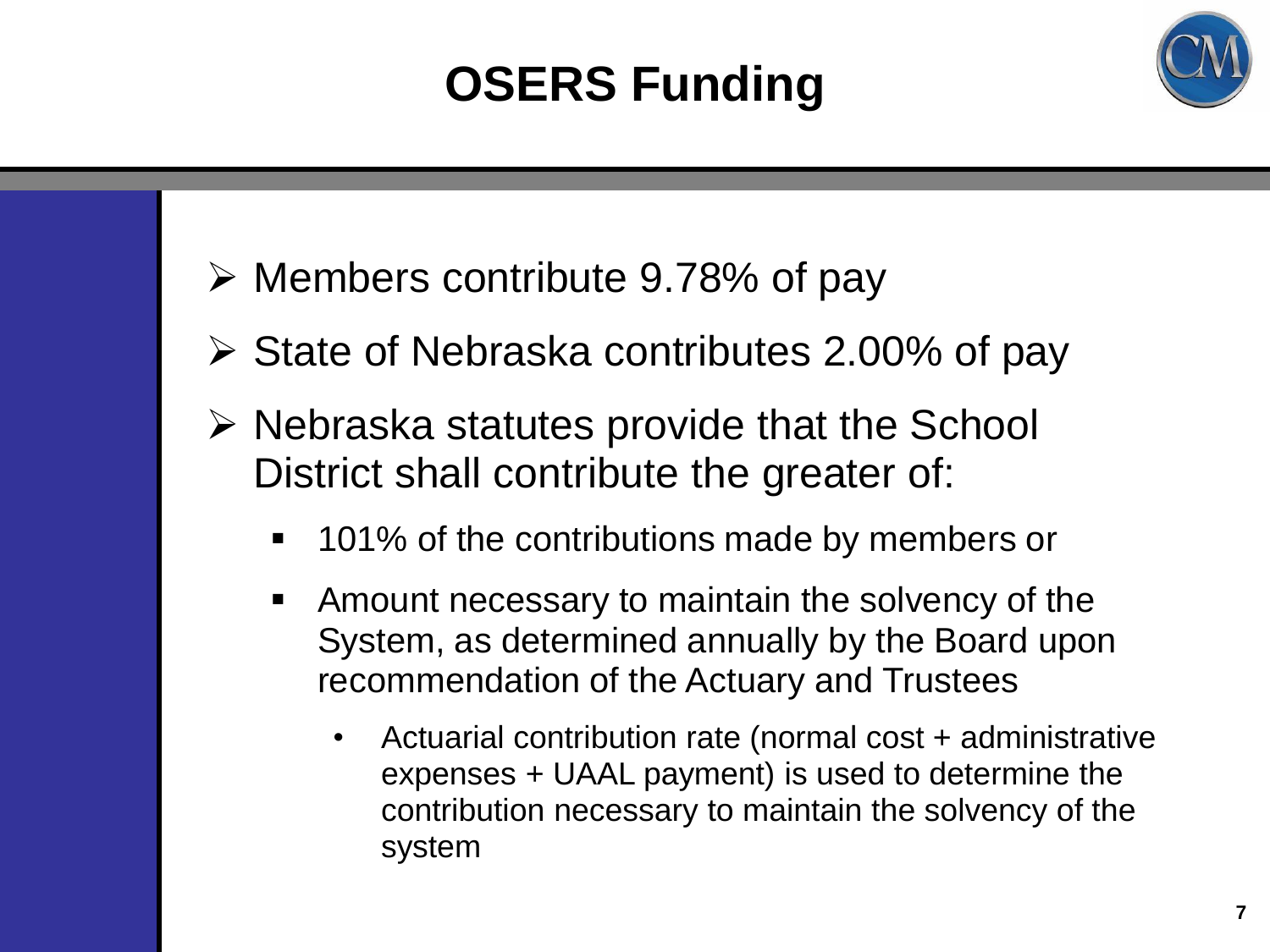## **Actuarial Valuation**



- $\triangleright$  Snapshot picture of the system on a single date (January 1, 2022)
- ➢ Statistical projection of the timing and amount of all future benefits to be paid
	- Uses one set (best estimate) of many assumption sets that could be considered reasonable
	- Variations are to be expected from year to year as experience unfolds because assumptions are long-term in nature
- ➢ Evaluation of funding progress and sufficiency of scheduled contributions. Calculation of any additional District contribution for the year.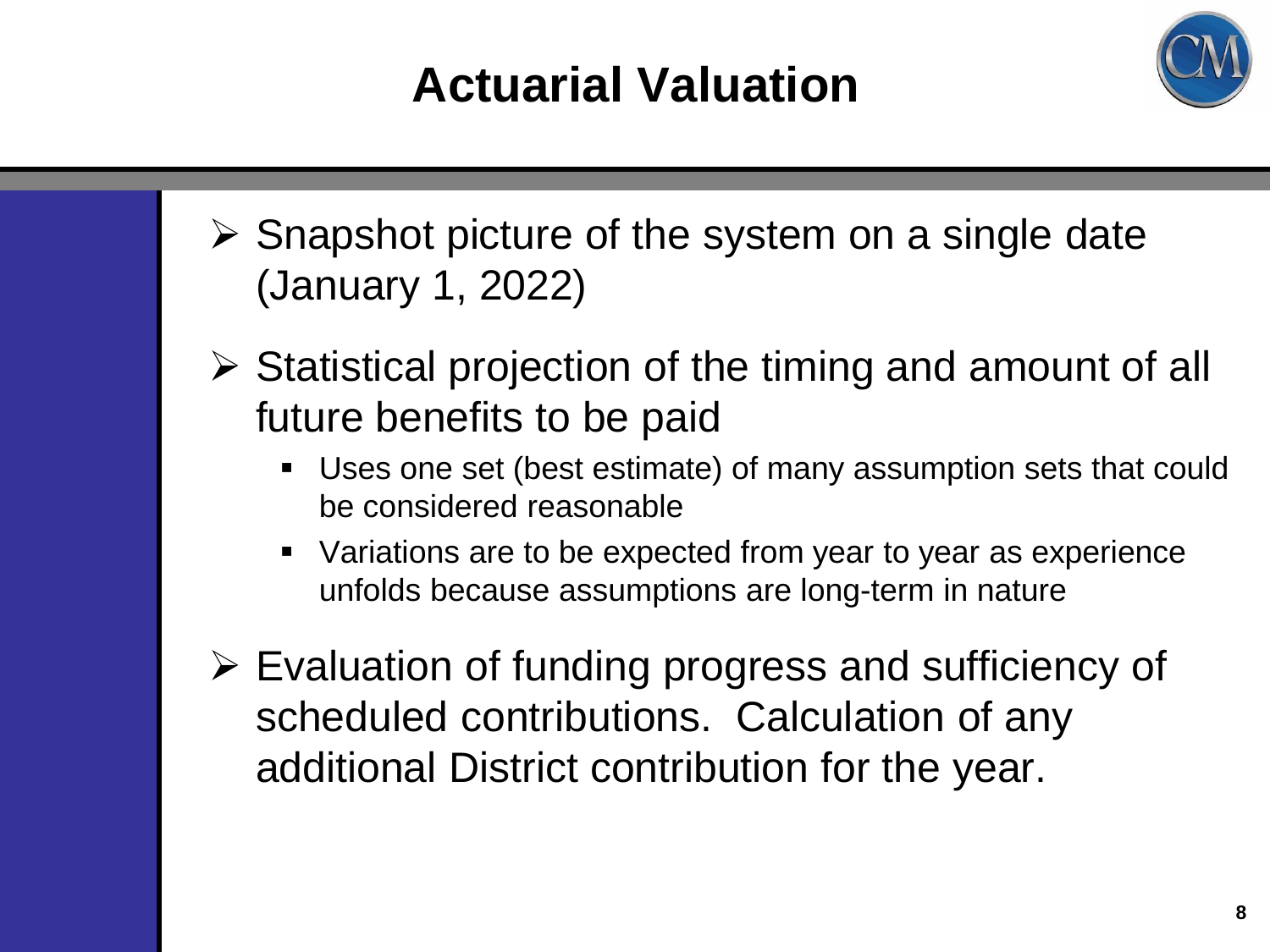# **Valuation Year 2021 Actual Experience**



- ➢ Return of 17.8% on market value of assets and return on actuarial value of 8.9%. Resulted in an actuarial gain of \$21 million.
- $\triangleright$  Net actuarial loss on liabilities of \$15.3 million
- ➢ Additional District contribution in 2021 was \$24.1 million, almost 9% higher than the actuarial required contribution of \$22.2 million
- ➢ Unfunded actuarial accrued liability decreased slightly from \$914M to \$913M
- ➢ Funded ratio increased from 62% to 63% (market value increased from 59% to 66%)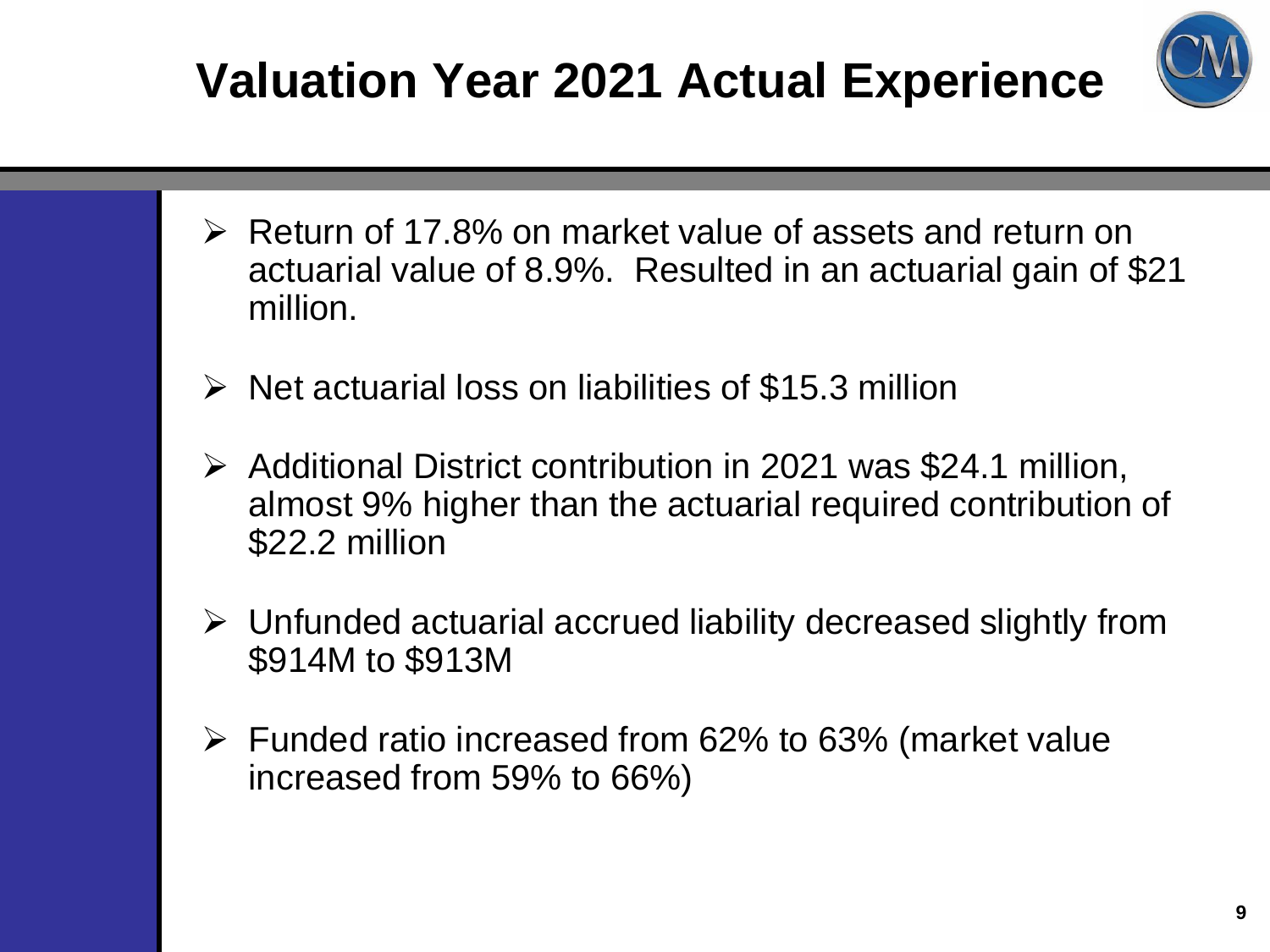## **Active Membership Count by Tier**



|                                                                                                                                                                                               | 1/1/2022   | 1/1/2021   | % Change |
|-----------------------------------------------------------------------------------------------------------------------------------------------------------------------------------------------|------------|------------|----------|
| <b>Certificated</b>                                                                                                                                                                           |            |            |          |
| - Tier 1                                                                                                                                                                                      | 2,422      | 2,628      | (7.8)    |
| - Tier 2                                                                                                                                                                                      | 619        | 684        | (9.5)    |
| - Tier 3                                                                                                                                                                                      | 453        | 514        | (11.9)   |
| - Tier 4                                                                                                                                                                                      | 1,190      | 954        | 24.7     |
| - Total                                                                                                                                                                                       | 4,684      | 4,780      | (2.0)    |
| <b>Classified</b>                                                                                                                                                                             |            |            |          |
| - Tier 1                                                                                                                                                                                      | 892        | 1,030      | (13.4)   |
| - Tier 2                                                                                                                                                                                      | 278        | 323        | (13.9)   |
| - Tier 3                                                                                                                                                                                      | 238        | 285        | (16.5)   |
| -Tier 4                                                                                                                                                                                       | <u>994</u> | <u>764</u> | 30.1     |
| - Total                                                                                                                                                                                       | 2,402      | 2,402      | 0.0      |
| <b>Total Actives</b><br>7,086<br>7,182                                                                                                                                                        |            |            | (1.3)    |
| Tier 1: became a Member before July 1, 2013<br>Tier 2: became a Member on/after July 1, 2013 and before July 1, 2016<br>Tier 3: became a Member on/after July 1, 2016 and before July 1, 2018 |            |            |          |

**Tier 4: became a Member on/after July 1, 2018**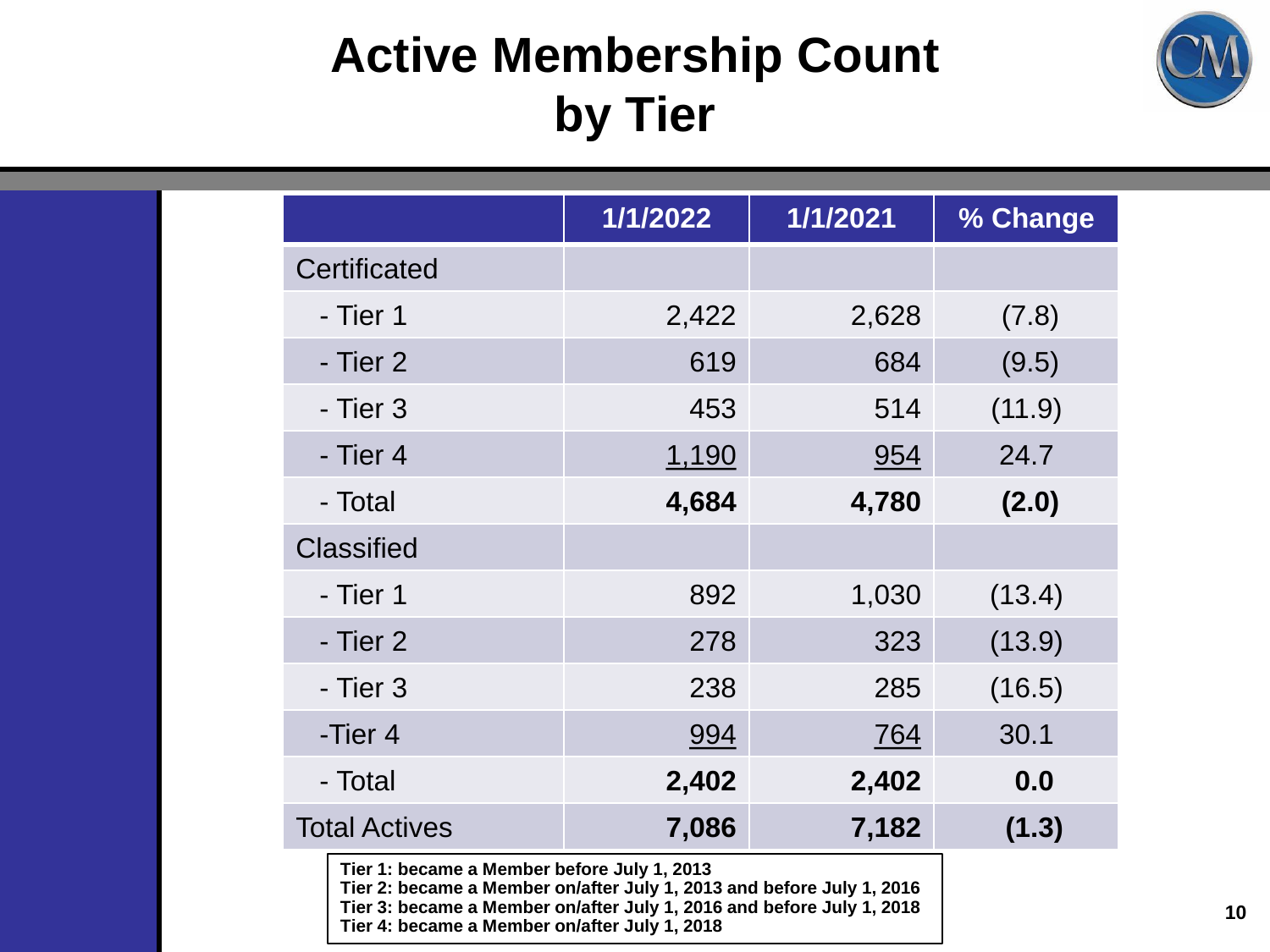# **Active Members By Tier**



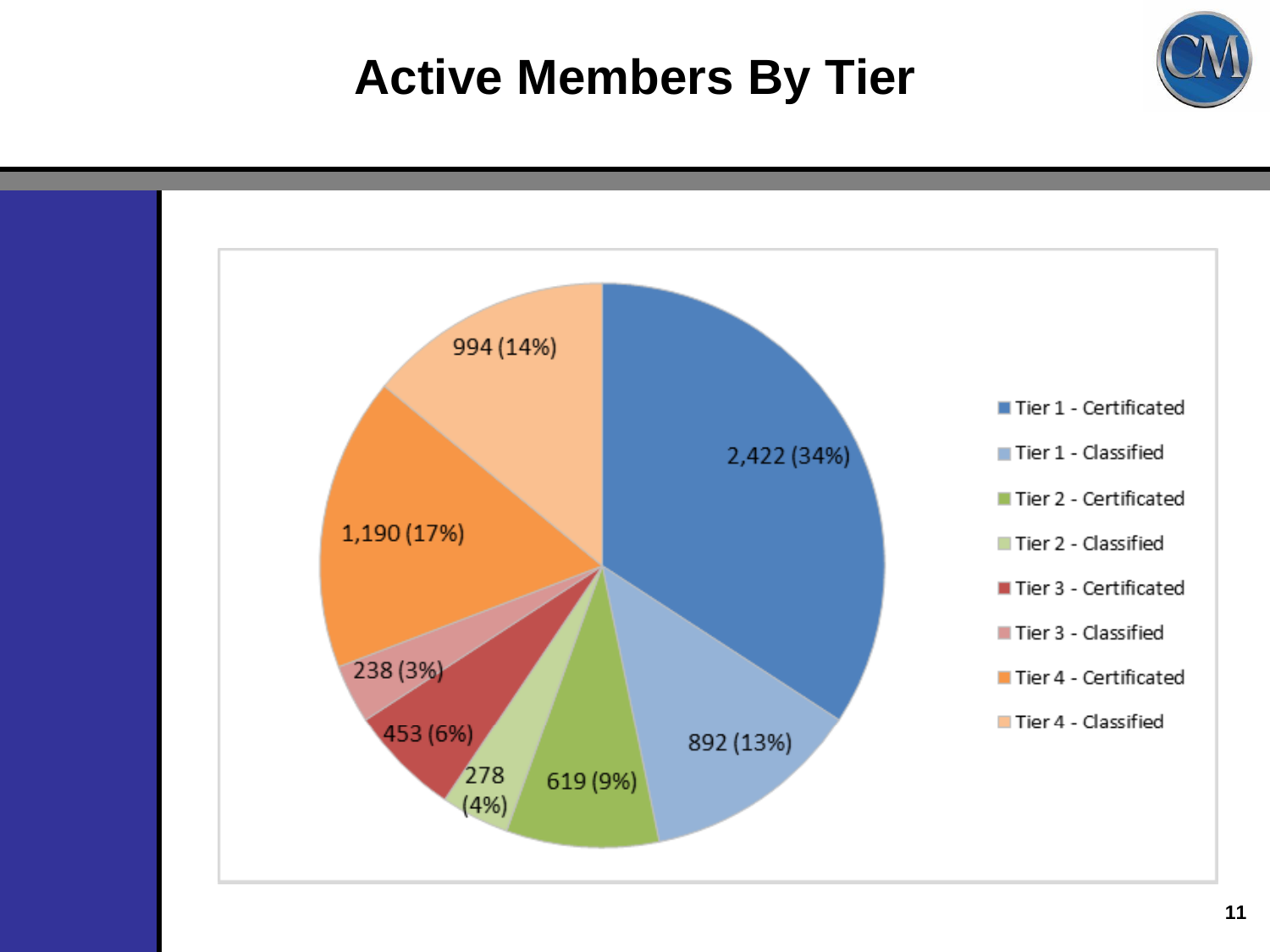

## **Total Membership – OSERS**

|                                                | <b>January 1, 2022</b> | <b>January 1, 2021</b> | % Change |
|------------------------------------------------|------------------------|------------------------|----------|
| <b>Actives</b>                                 |                        |                        |          |
| - Certificated                                 | 4,684                  | 4,780                  | (2.0)    |
| - Classified                                   | 2,402                  | 2,402                  | 0.0      |
| - Total Actives                                | 7,086                  | 7,182                  | (1.3)    |
| <b>Retirees and</b><br><b>Disabled Members</b> | 4,954                  | 4,829                  | 2.6      |
| <b>Beneficiaries</b>                           | 284                    | 260                    | 9.2      |
| <b>Inactive Vested Members</b>                 | 1,361                  | 1,223                  | 11.3     |
| <b>Inactive Non-Vesteds</b>                    | 1,152                  | 917                    | 25.6     |
| Total                                          | 14,837                 | 14,411                 | 3.0      |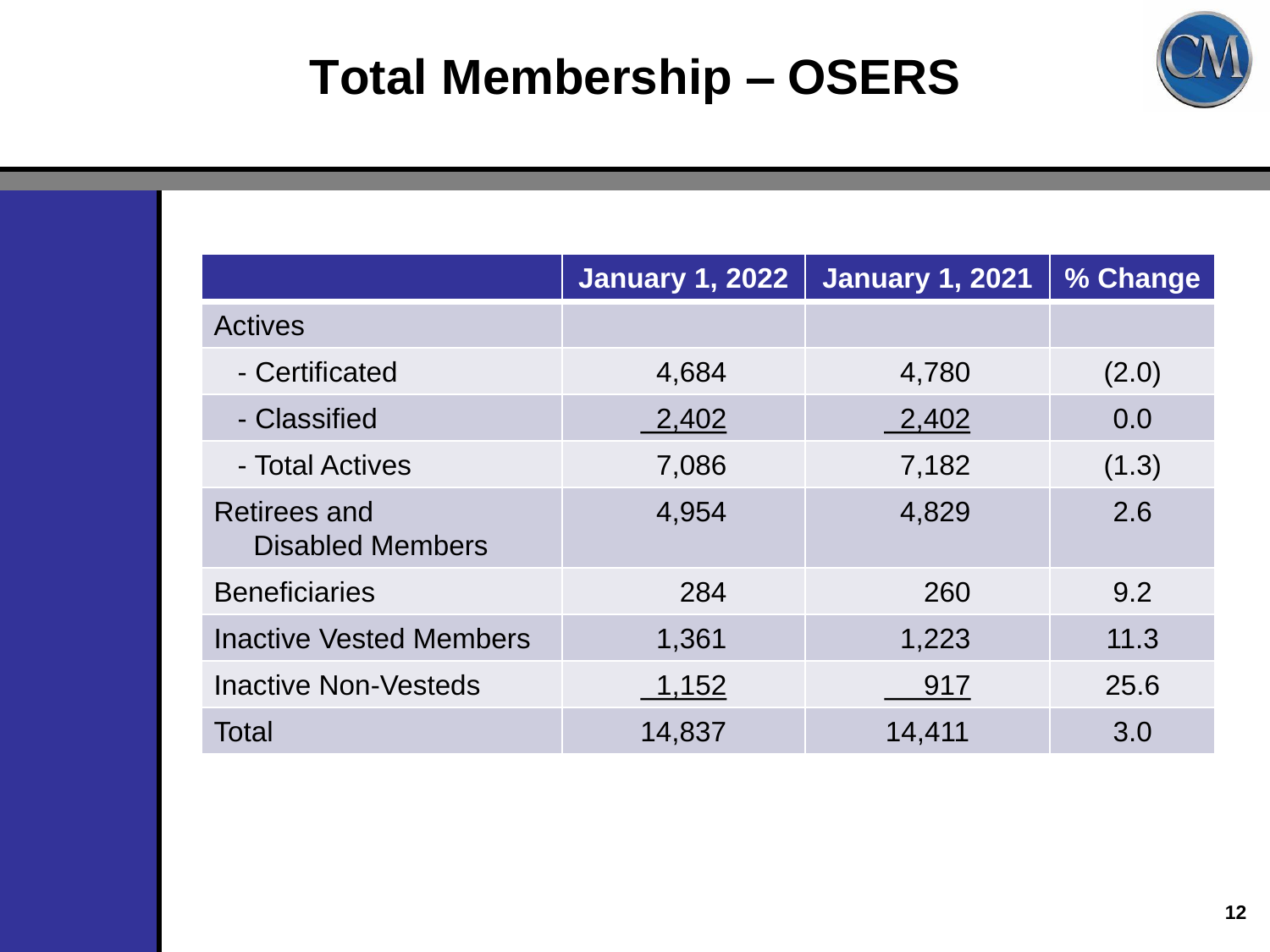# **Actuarial Value of Assets**



- ➢ Market value is not used directly in the valuation due to volatility in market returns
	- Smoothing method allows the ups and downs in market returns to average out over time
	- Helps create stability and predictability in the District's contribution rate
- $\triangleright$  Current method = Expected asset value (based on assumed return) + 25% of the difference between actual market value and expected asset value
	- Equivalent to 75% of Expected Value + 25% Market Value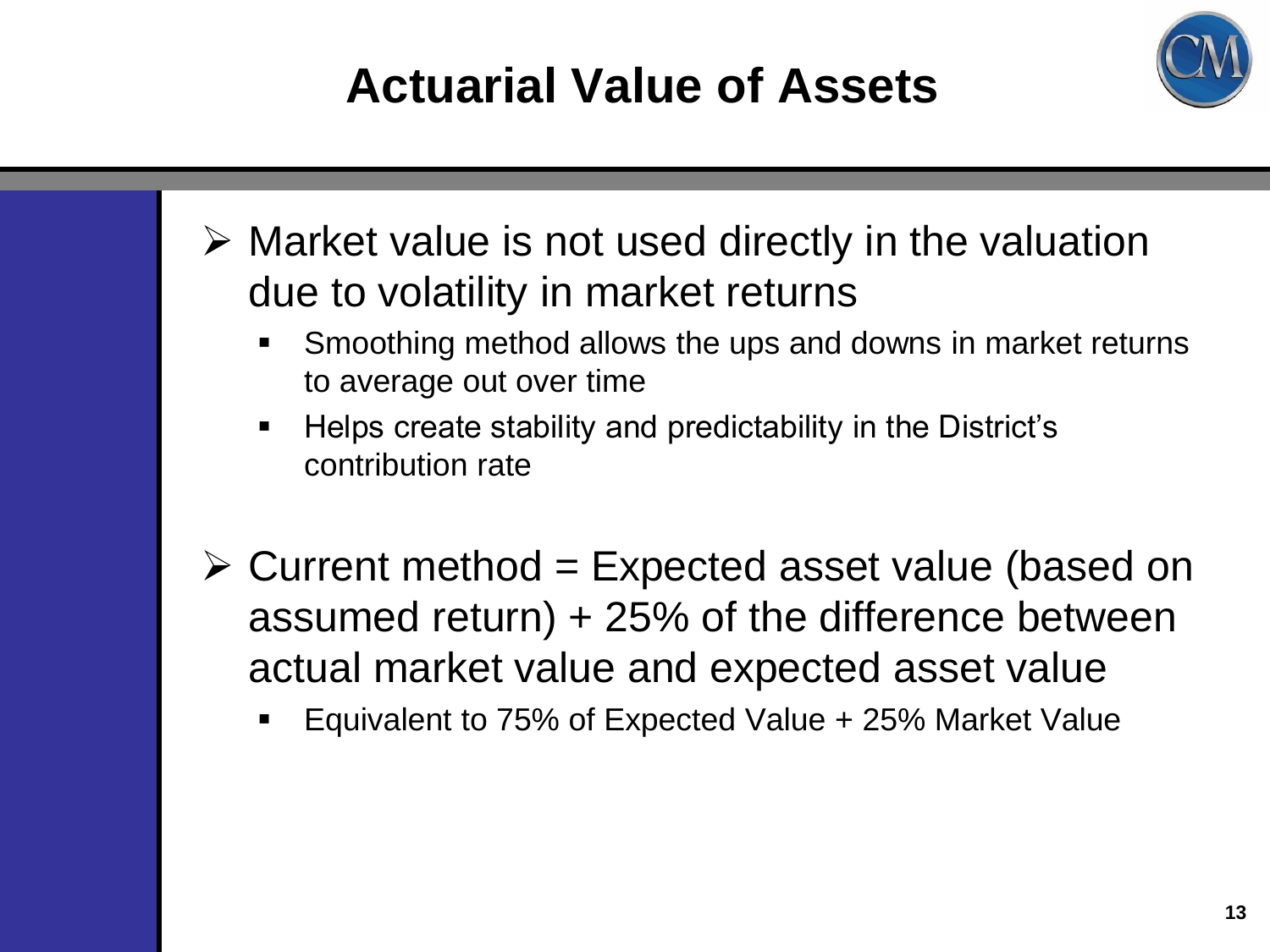

## **Market vs Actuarial Rate of Return**

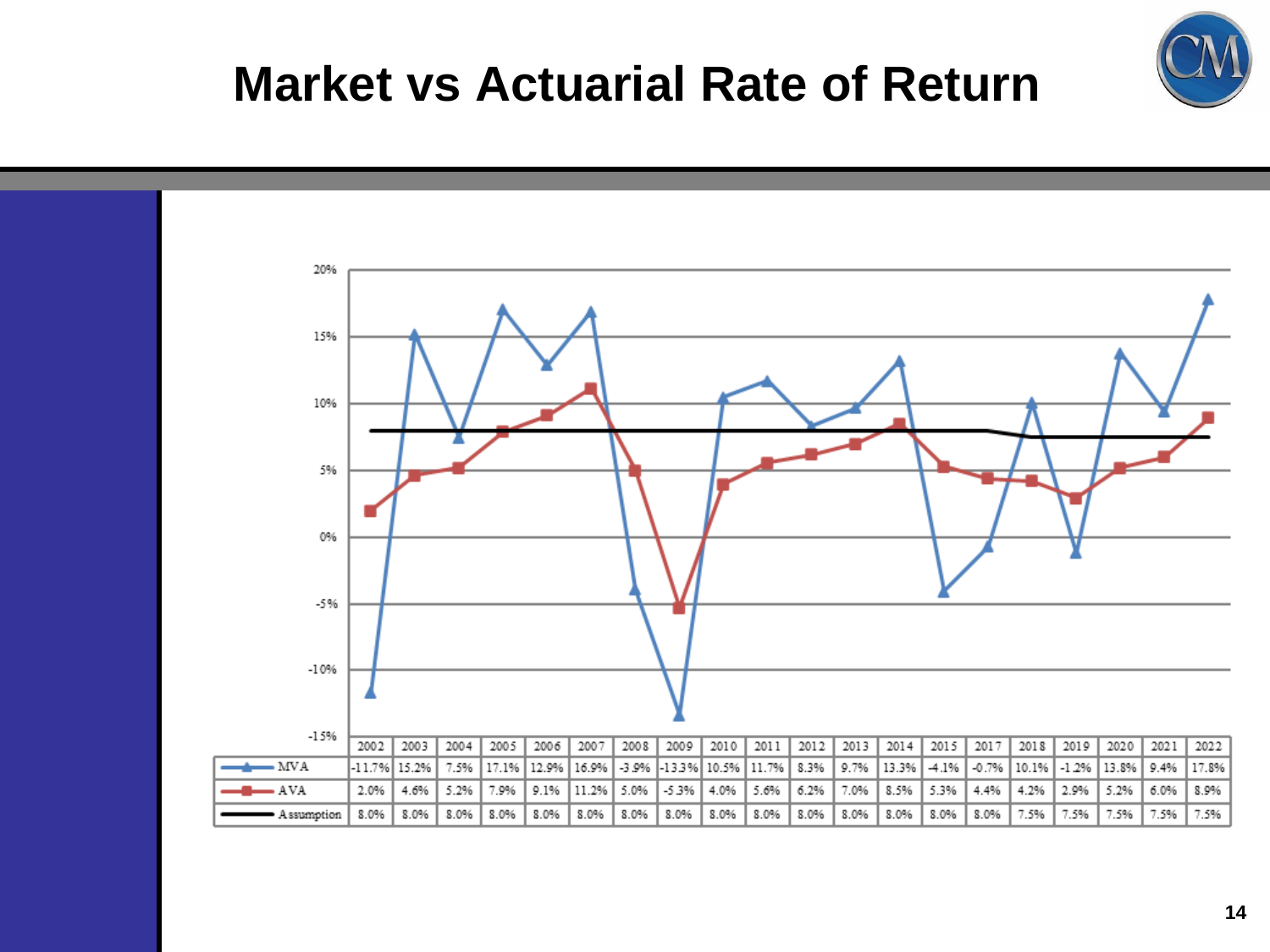### **System Assets (\$ in millions)**



|                                                                        | <b>Market</b>           | <b>Actuarial</b>       |
|------------------------------------------------------------------------|-------------------------|------------------------|
| Assets, 1/1/21                                                         | 1,405<br>$\mathfrak{F}$ | 1,468<br>$\mathcal{C}$ |
| Adjustment for late reporting                                          | O                       | $\overline{0}$         |
| • Contributions                                                        | 108                     | 108                    |
| <b>Benefit Payments</b><br>$\begin{array}{c} \blacksquare \end{array}$ | (143)                   | (143)                  |
| Investment Income<br>$\blacksquare$ .                                  | 255                     | <u>130</u>             |
| Assets, 1/1/22                                                         | $\mathfrak{P}$<br>1,626 | 1,563<br>$\mathcal{S}$ |
|                                                                        |                         |                        |
| <b>Rate of Return</b>                                                  | 17.8%                   | 8.9%                   |

Note: Numbers may not add due to rounding.

**Unrecognized investment gain at 1/1/22 is \$63 million.**

**\$21 million actuarial gain on assets.**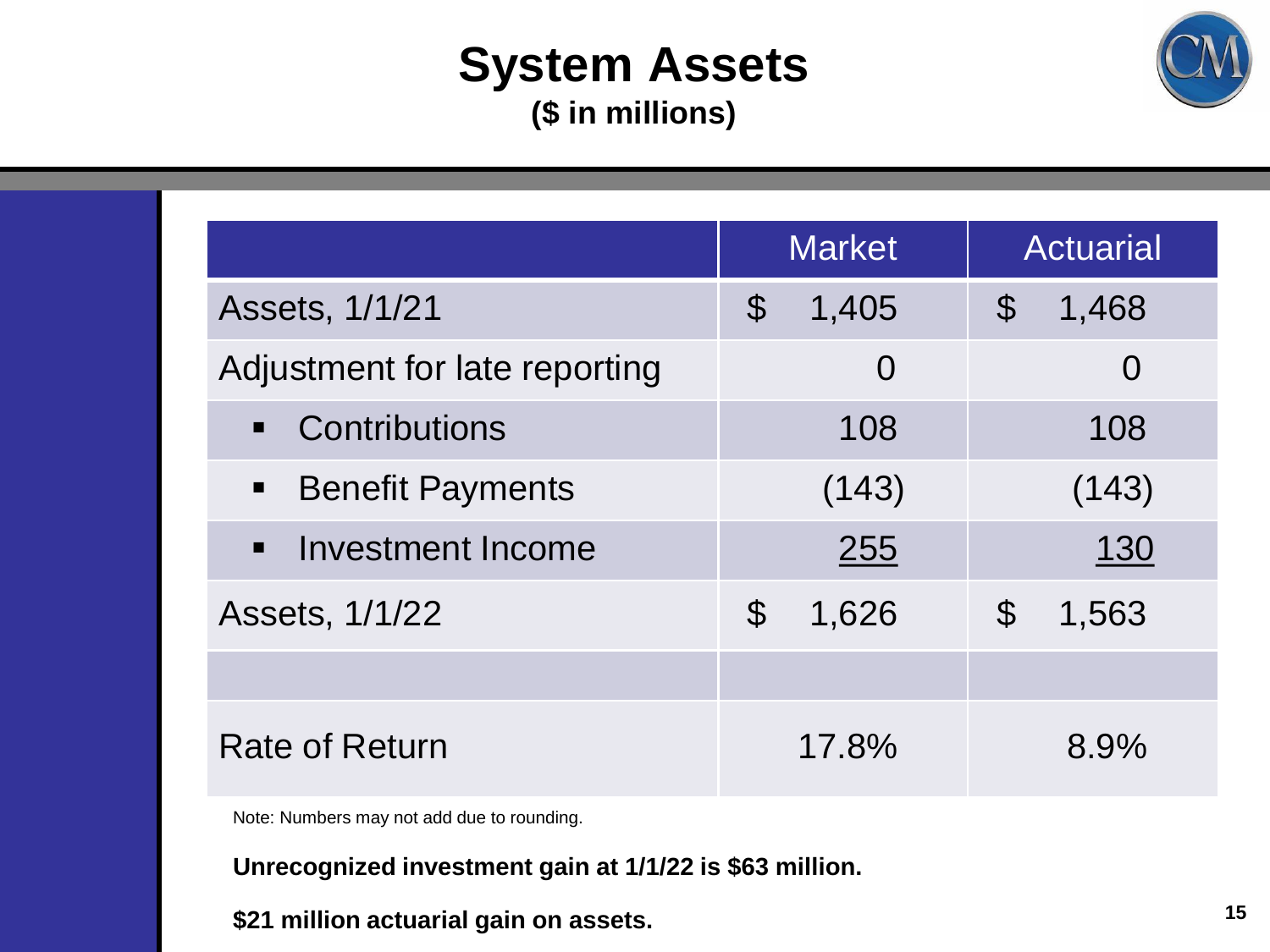### **Funded Status (\$ in millions)**



|                                           | <b>January 1, 2022</b> | <b>January 1, 2021</b> |
|-------------------------------------------|------------------------|------------------------|
|                                           |                        |                        |
| <b>Actuarial Accrued Liability (AAL)</b>  | $\mathbb{S}$<br>2,476  | $\mathbb{S}$<br>2,381  |
| <b>Actuarial Value of Assets (AVA)</b>    | 1,563                  | 1,468                  |
| Unfunded Actuarial Accrued Liability      | $\mathfrak{S}$<br>913  | $\mathbb S$<br>914     |
|                                           |                        |                        |
| <b>Funded Ratio: Actuarial Assets/AAL</b> | 63%                    | 62%                    |
| <b>Funded Ratio: Market Value/AAL</b>     | 66%                    | 59%                    |

**Note: Numbers may not add due to rounding**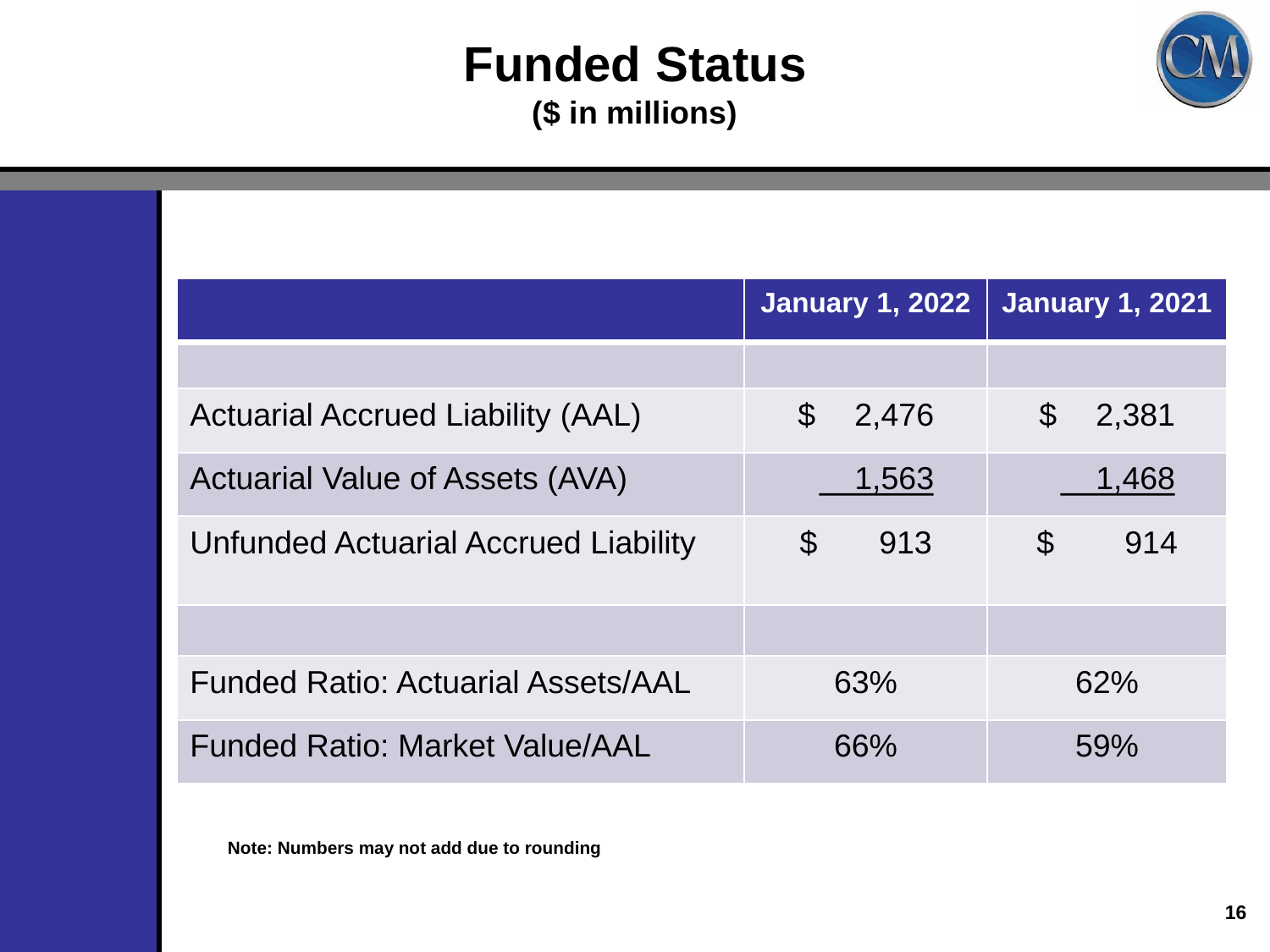## **Historical Funded Ratio**



**The increase in 2007 reflects resetting actuarial value to market value. The decline from 2007 to 2012 reflects the impact of the Great Recession and the decrease in 2017 is due to the change in assumptions, which included lowering the investment return assumption from 8.0% to 7.5%.**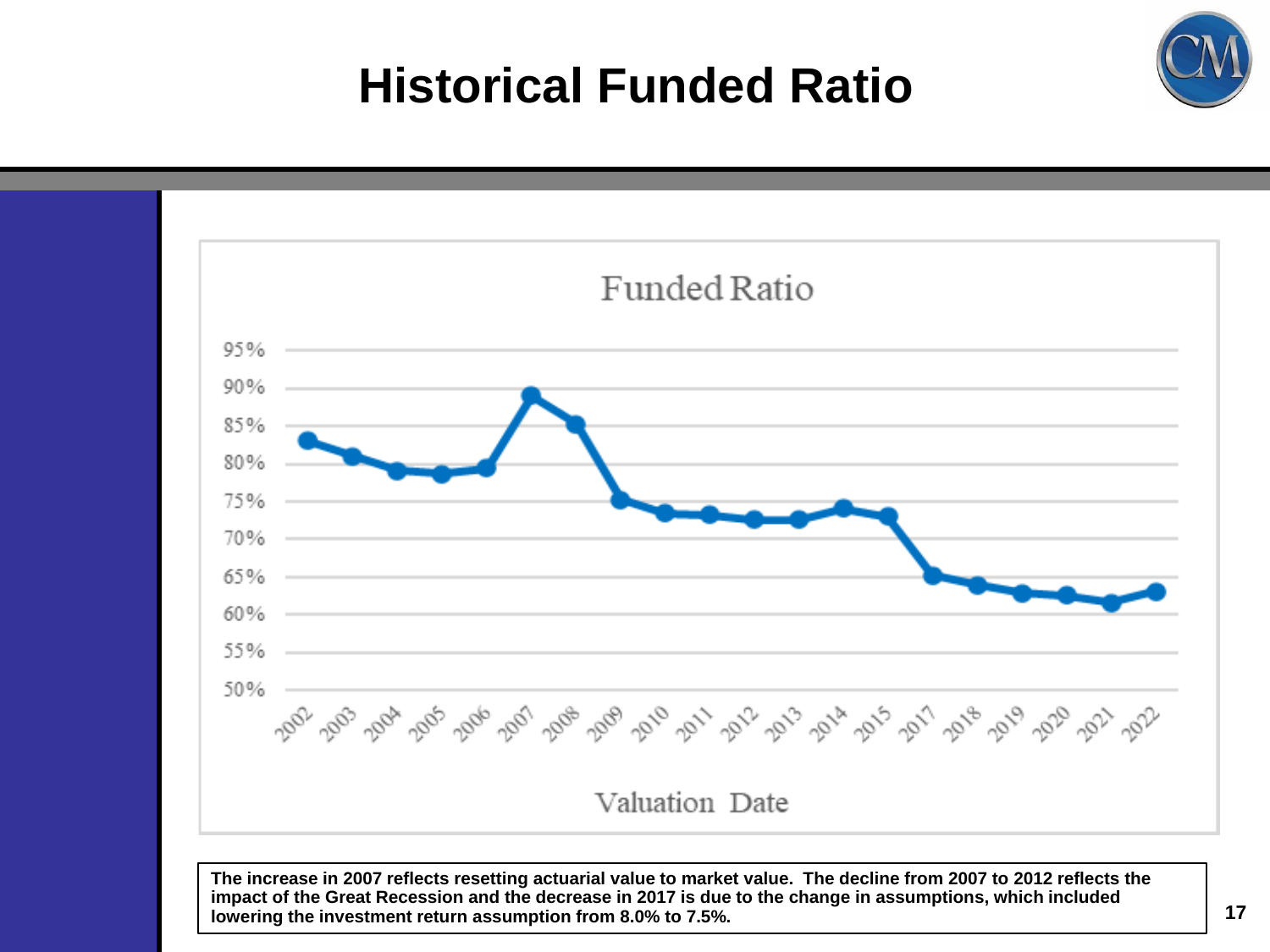### **Change in UAAL (\$ in millions)**



| UAAL, 1/1/2021                                               |  | 914  |
|--------------------------------------------------------------|--|------|
| Expected increase from amortization method<br>$\blacksquare$ |  | 11   |
| • Contributions more than actuarial rate                     |  | (2)  |
| • Investment experience                                      |  | (21) |
| • Liability experience                                       |  | 15   |
| • Assumption changes                                         |  |      |
| • Other experience                                           |  | (4)  |
| UAAL, 1/1/2022                                               |  | 913  |

**UAAL = Unfunded Actuarial Accrued Liability**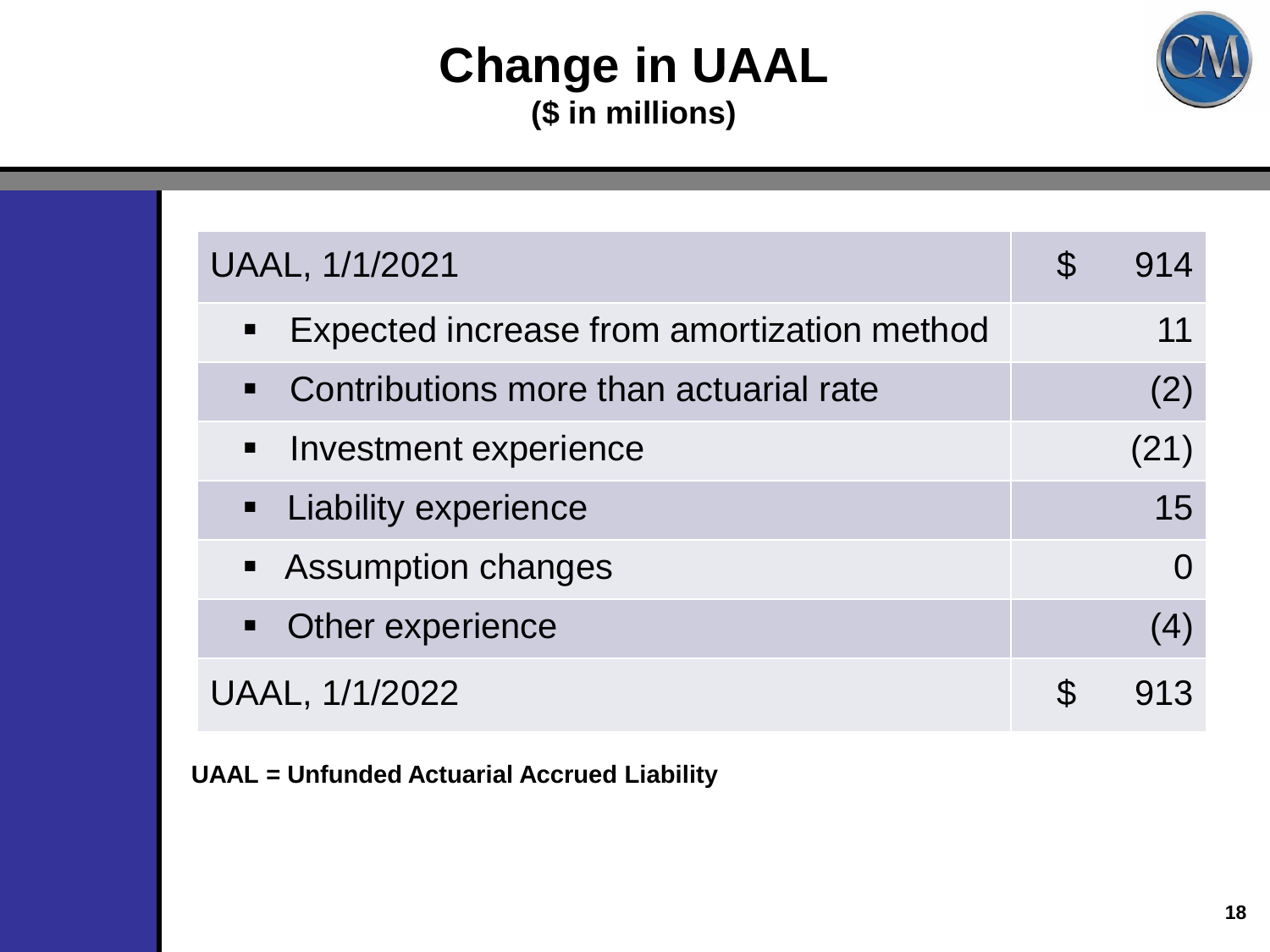

- $\triangleright$  Normal cost ongoing cost for active members
- $\triangleright$  Administrative expenses expenses expected to be paid from the trust during the upcoming year
- ➢ UAAL Payment payment to fund the UAAL based on the Board of Trustees' funding policy
	- Level percent of payroll (increasing dollars)
	- "Layered" approach
		- Legacy UAAL was reset to January 1, 2019 UAAL and amortized over a closed 30-year period
		- New UAAL bases were amortized over a new closed 30-year period commencing on the respective valuation date. Effective with the January 1, 2022 valuation, new bases are amortized over a new 25-year period.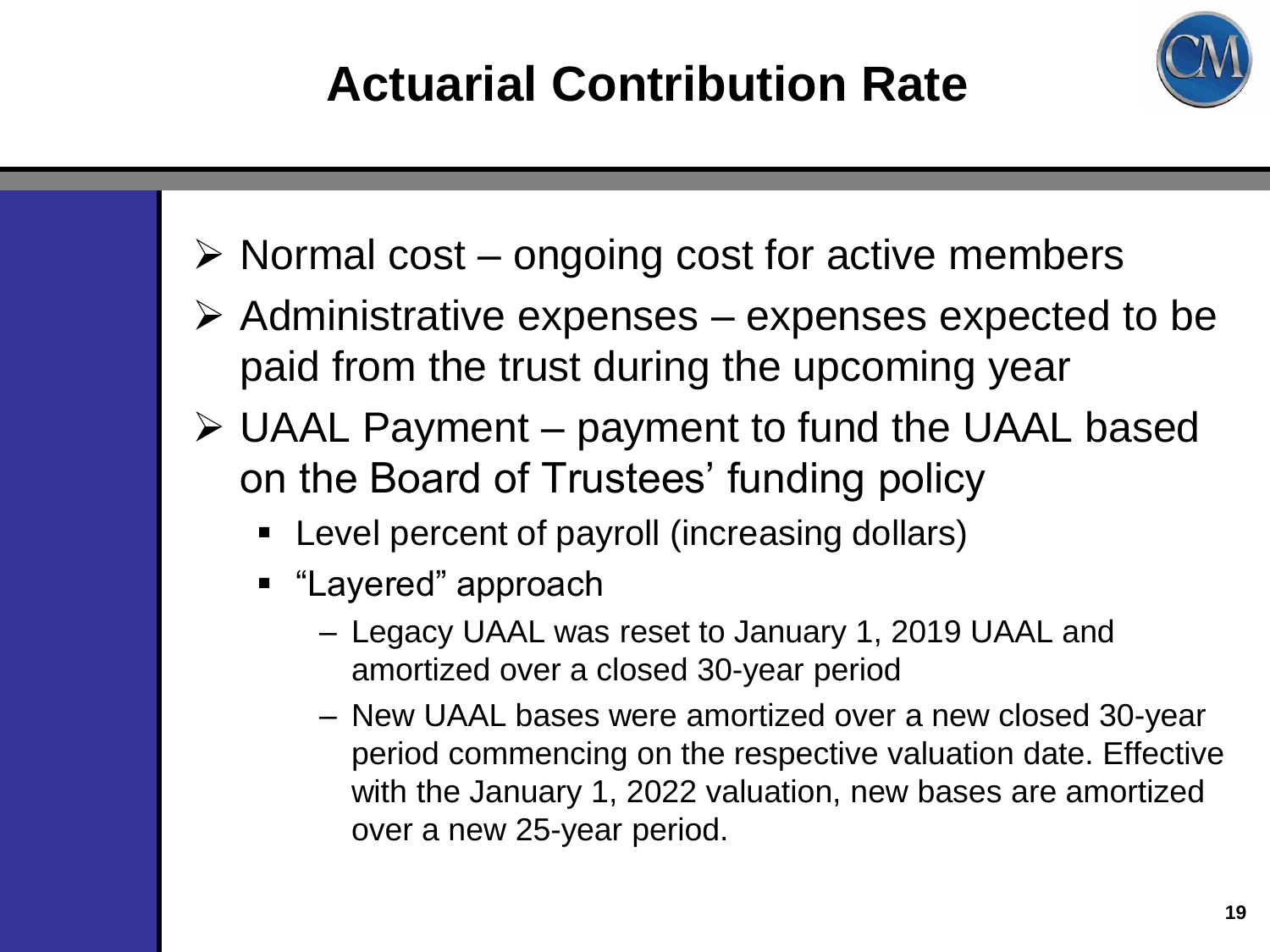### **Additional District Contribution (\$ in millions)**



|                                                                                                                                                                                     | 1/1/2022                            | 1/1/2021                                 |
|-------------------------------------------------------------------------------------------------------------------------------------------------------------------------------------|-------------------------------------|------------------------------------------|
| <b>Actuarial Contribution Rate</b><br>• Normal Cost<br>• Administrative Expenses<br>• Amortization of UAAL<br>• Total Contribution Rate                                             | 12.59%<br>0.24%<br>14.36%<br>27.19% | 12.76%<br>$0.00\%$<br>14.77%<br>27.53%   |
| <b>Statutory Member Rate</b>                                                                                                                                                        | $(9.78\%)$                          | $(9.78\%)$                               |
| Statutory Employer Rate (101% of member rate)                                                                                                                                       | $(9.88\%)$                          | $(9.88\%)$                               |
| <b>Statutory State Rate</b>                                                                                                                                                         | $(2.00\%)$                          | $(2.00\%)$                               |
| <b>Additional Required District Contribution</b><br>• Contribution Shortfall/(Margin)<br>• Projected Pay for Upcoming Valuation Year<br>• Additional Required District Contribution | 5.53%<br>390<br>$\mathbb S$<br>21.8 | 5.87%<br>\$374<br>$\mathfrak{L}$<br>22.2 |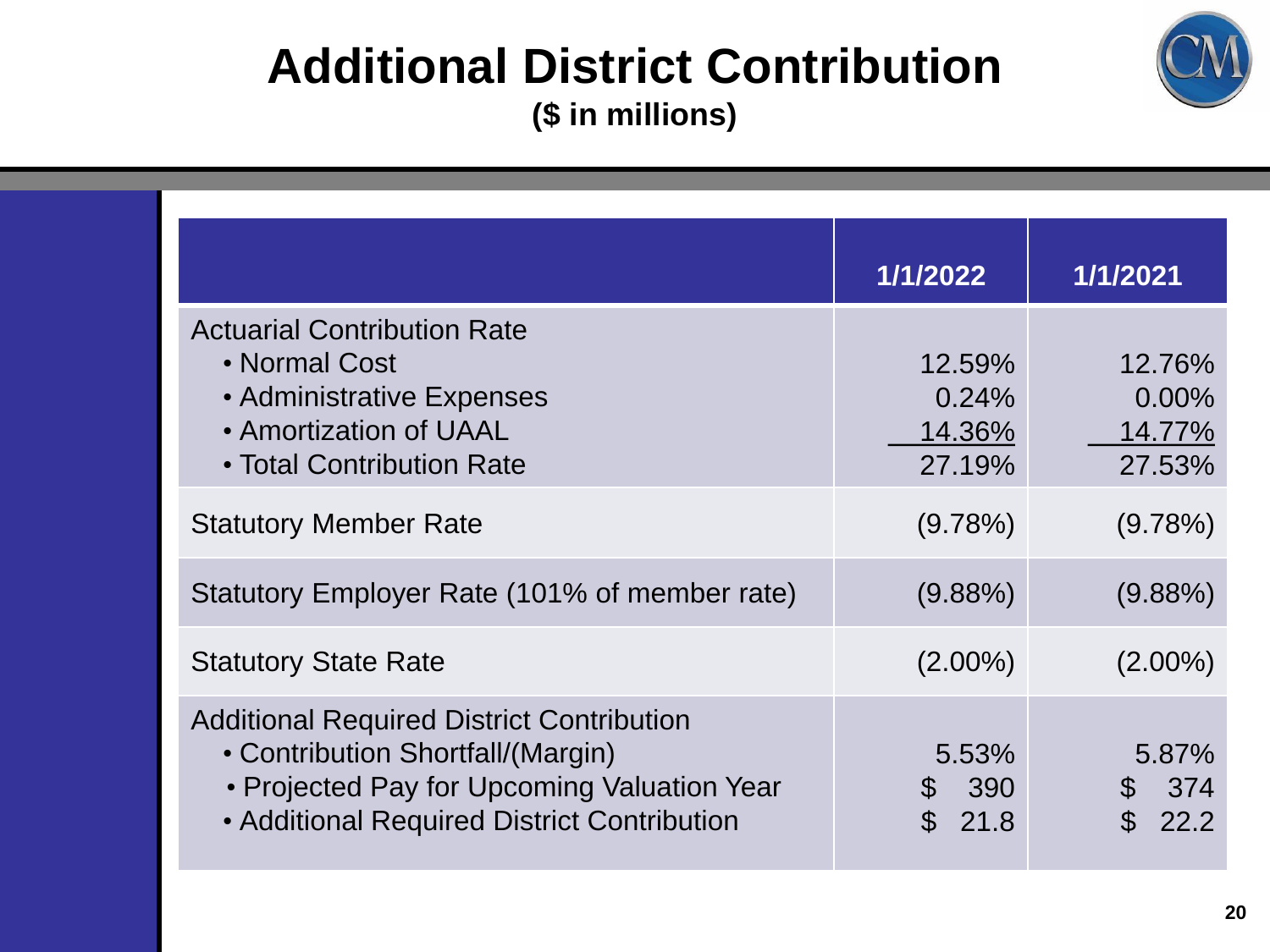## **Change in the Actuarial Required Contribution**



| Total Contribution Rate as of 1/1/2021        | 27.53%     |
|-----------------------------------------------|------------|
| • Contributions different than actuarial rate | $(0.03\%)$ |
| • Investment experience                       | $(0.32\%)$ |
| <b>E</b> Liability experience                 | 0.23%      |
| • Change in normal cost rate                  | $(0.07\%)$ |
| • Payroll growth different than expected      | $(0.17\%)$ |
| • Assumption changes                          | 0.08%      |
| • Other experience                            | $(0.06\%)$ |
| Total Contribution Rate as of 1/1/2022        | 27.19%     |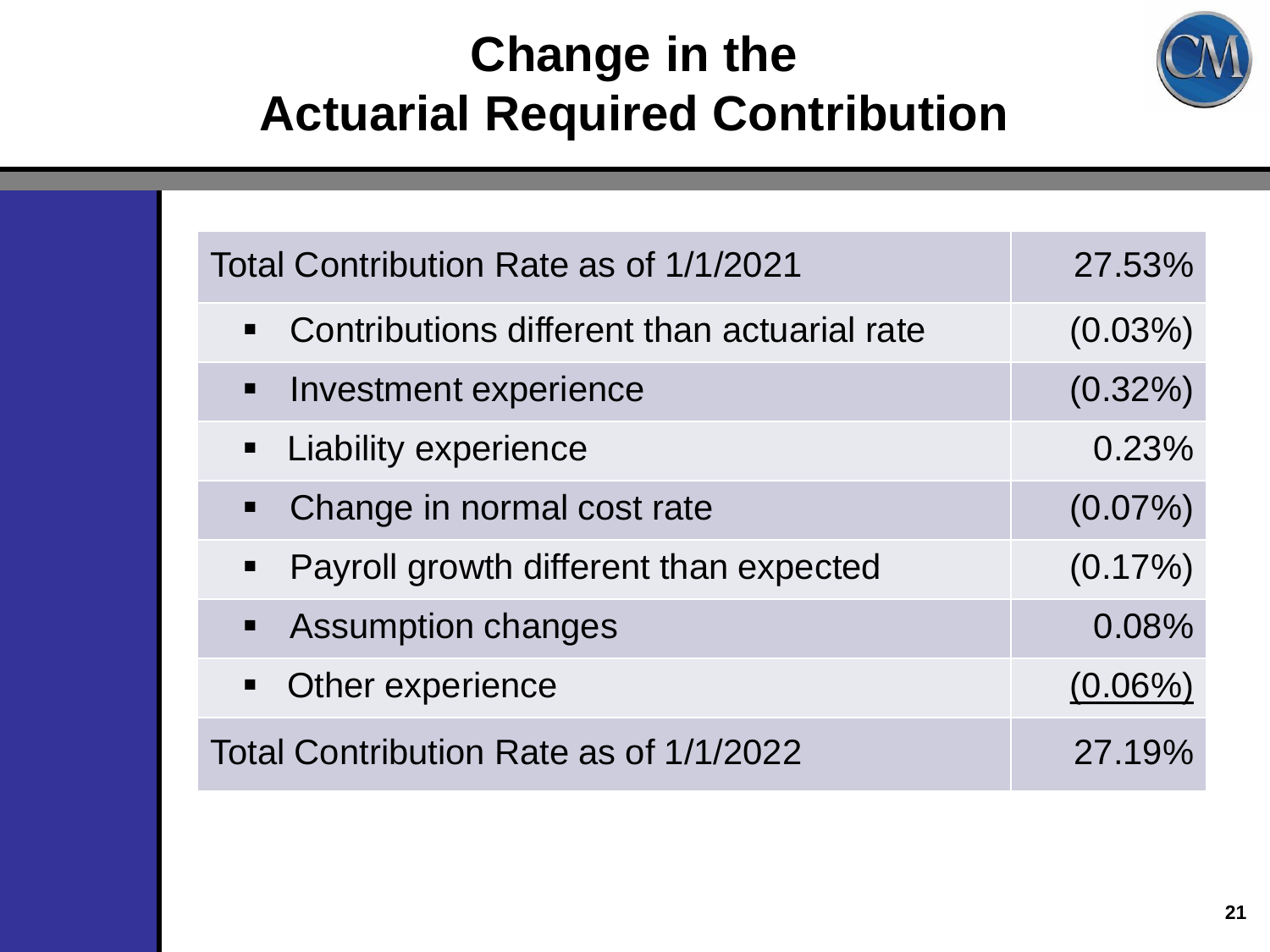# **Projected Additional District Contribution**

**(If All Assumptions Are Met)**



**Projections assume all assumptions are met each year, including the step-down in the investment return Assumption over the next 3 years.**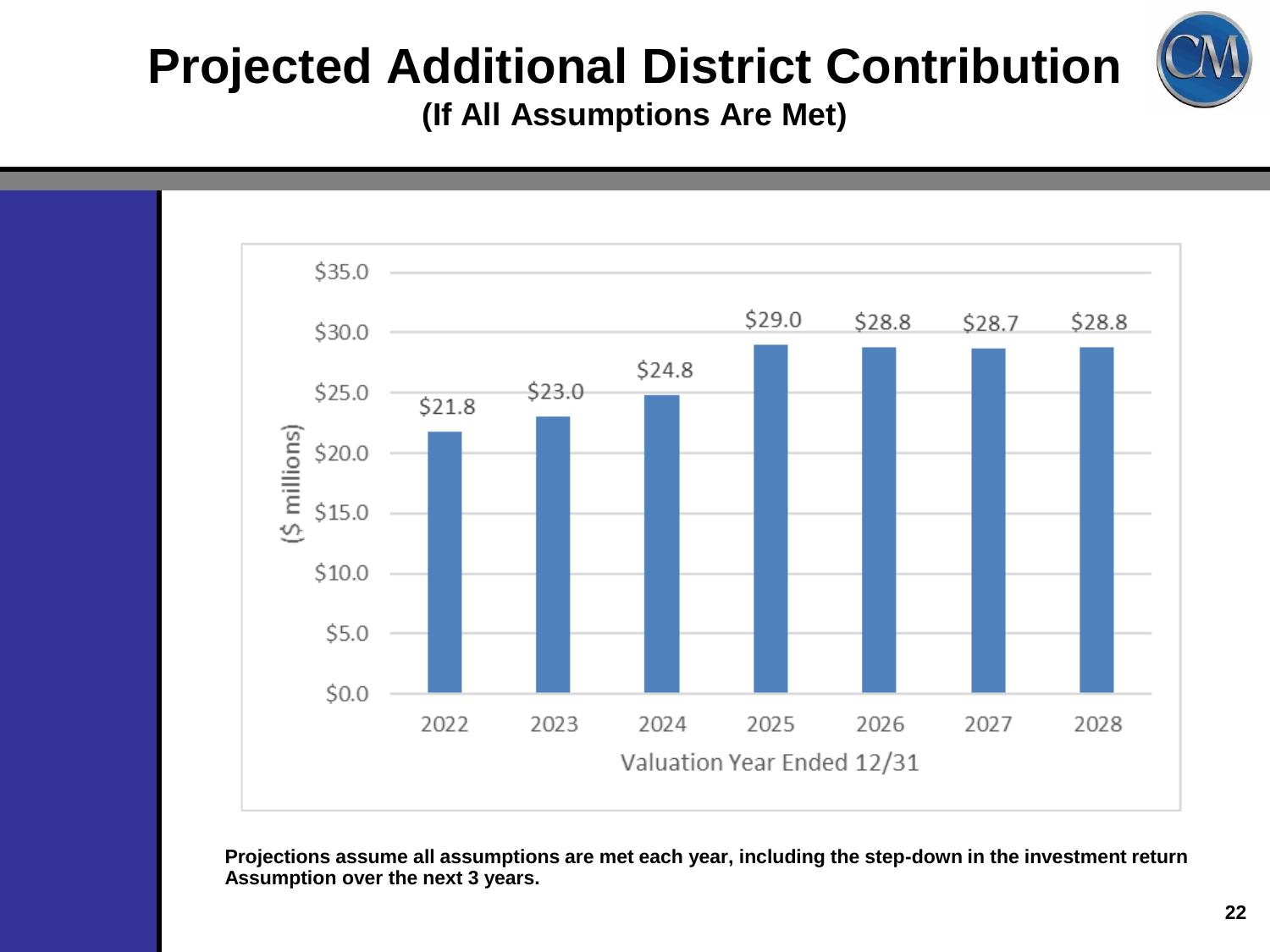# **ASOP 51: Maturity Measurements**



### ➢ OSERS is a very mature System

- The more mature the system, the more sensitive it is to investment volatility, i.e., harder to recover from investment losses with increased contributions (higher contribution rates)
- **EXE** Significant differences between actual and expected returns, which are not unexpected given the standard deviation of the portfolio, have a large impact on contribution amounts. Variations flow directly through to the additional District contribution amount, resulting in high volatility in that amount.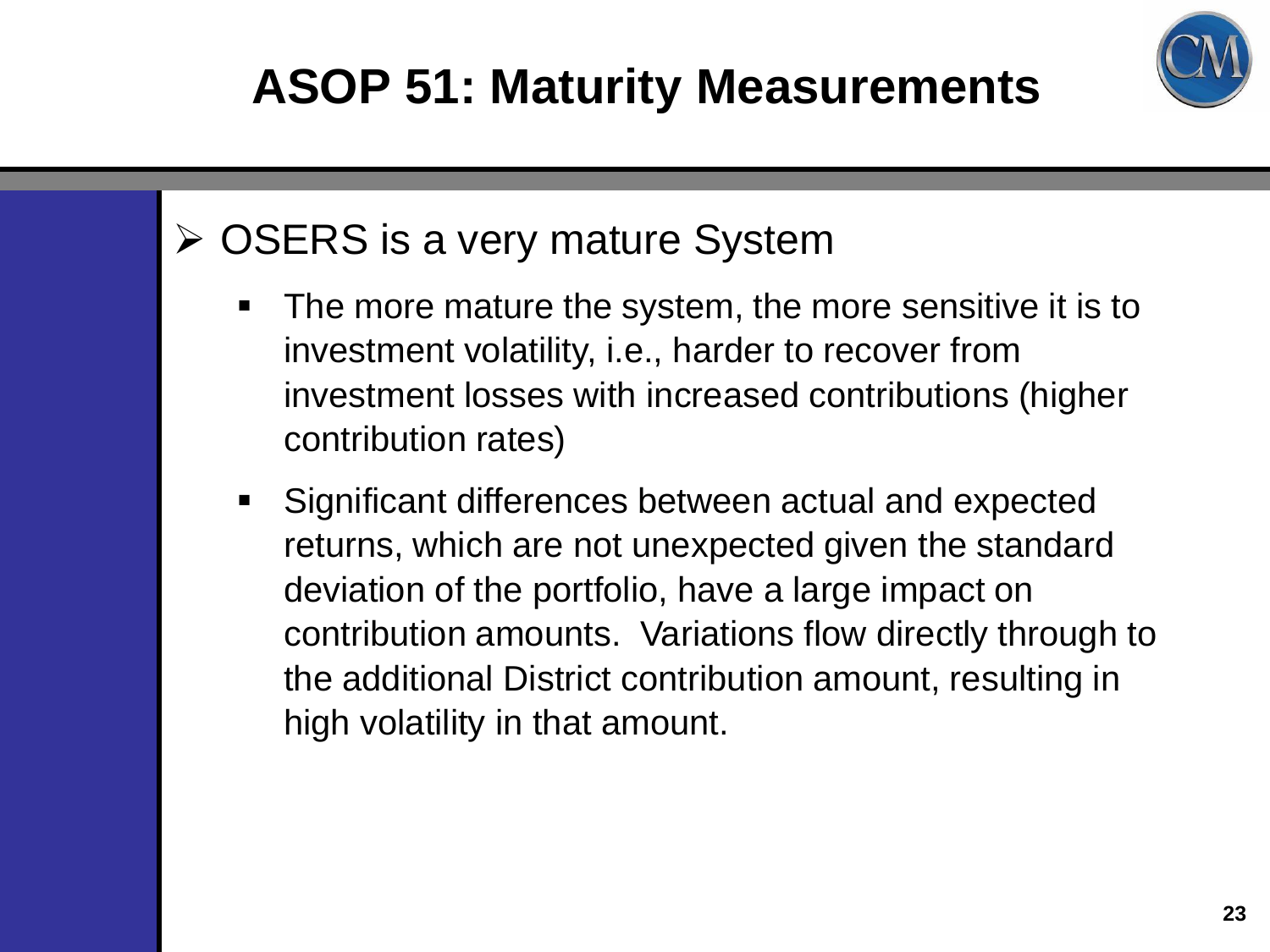## **Measure of Contribution Rate Volatility**



➢ Asset Volatility Ratio is market value of assets divided by covered payroll

| Year | <b>Assets</b> | <b>Payroll</b> | <b>Ratio</b> |
|------|---------------|----------------|--------------|
| 2022 | \$1,626 M     | \$381.9 M      | 4.26         |

- ➢ Any shortfall in investment return has to be recouped via higher contributions
	- Assets are about 4.3 times payroll so a return of -2.60% (underperforming the investment return assumption by 10%) generates a loss of \$163 million (43% of payroll)
	- Resulting increase in the actuarial contribution is 2.74% of payroll (without smoothing)
	- The impact of this experience is directly reflected in the additional District contribution amount (see next slide)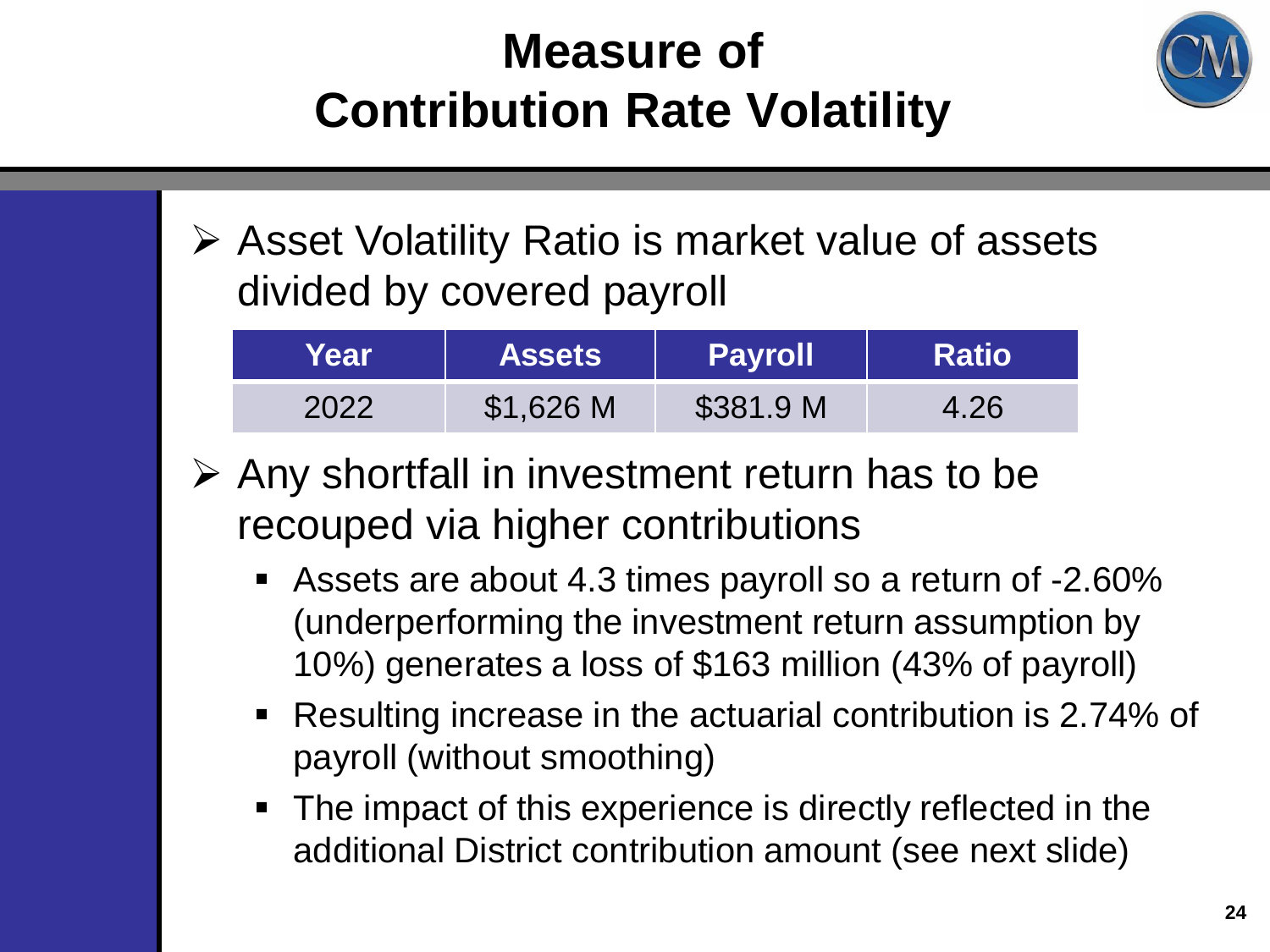

#### **Additional District Contribution Under Different 2022 Return Scenarios**



**Projections assume all assumptions are met each year, including the step-down in the investment return Assumption over the next 3 years.**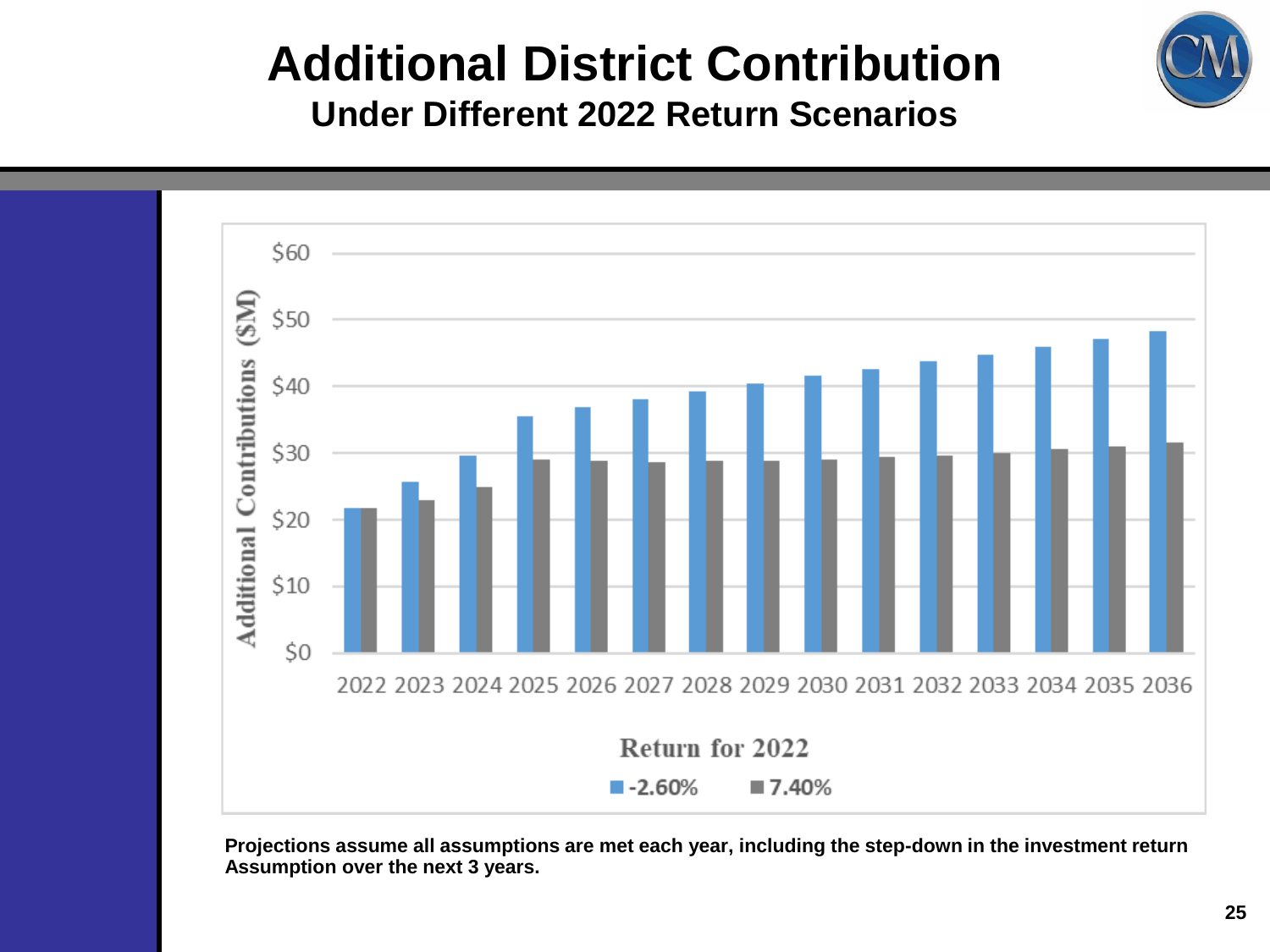## **Comments**



- $\triangleright$  Funded ratio increased slightly
	- Actuarial gain on smoothed value of assets
	- Net actuarial loss on liabilities
	- Assumption changes increased liabilities slightly
	- Deferred investment gain now exists
- ➢ District shortfall contribution for 2022 is 5.53% (or \$21.8 million), down from 5.87% of payroll (\$22.2M)
- ➢ Given funded status and phase in of assumption changes, additional District contributions are likely in the foreseeable future